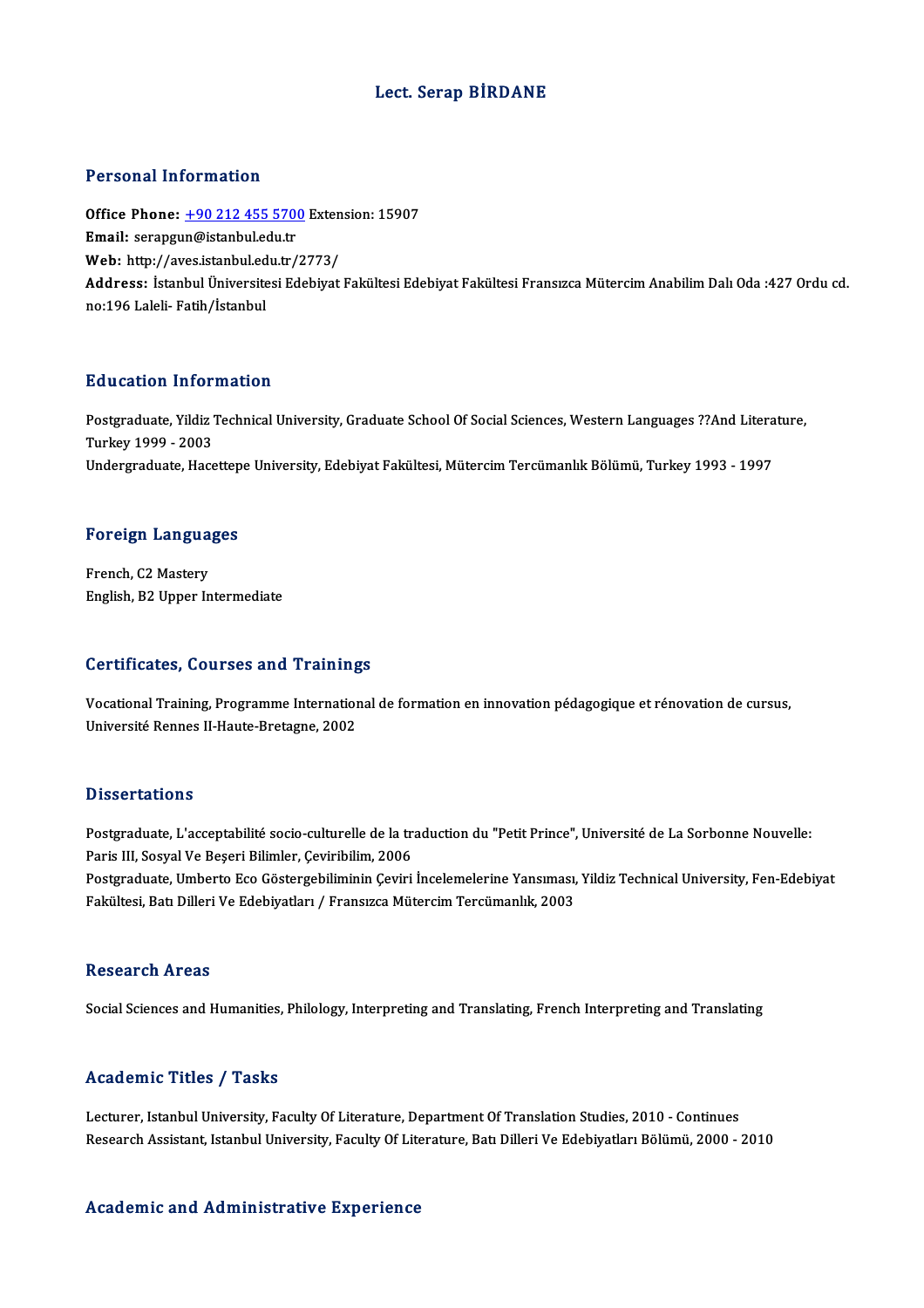Uzaktan Eğitim Birim Koordinatörü, Istanbul University, Faculty Of Literature, Department Of Translation Studies, 2020 -<br>Centinues Uzaktan Eğ<br>Continues<br>Stai Koord Uzaktan Eğitim Birim Koordinatörü, Istanbul University, Faculty Of Literature, Department Of Translation Studies, 2<br>Continues<br>Staj Koordinatörü, Istanbul University, Faculty Of Literature, Department Of Translation Studies

Continues<br>Staj Koordinatörü, Istanbul University, Faculty Of Literature, Department Of Translation Studies, 2012 - Continues<br>Program Koordinatörü, Istanbul University, Faculty Of Literature, Department Of Translation Studi Staj Koordinatörü, Istanbul University, Faculty Of Literature, Department Of Translation Studies, 2012 - Continues<br>Program Koordinatörü, Istanbul University, Faculty Of Literature, Department Of Translation Studies, 2001 -Program K<br>Eğitim ve M<br>Continues Continues<br>Courses

Translation of special fields 4, Undergraduate, 2020 - 2021 Sources<br>Translation of special fields 4, Undergraduate, 2020 - 2021<br>Simultaneous Interpreting 2, Undergraduate, 2020 - 2021<br>Translation suitsism, Undergraduate, 2020 - 2021 Translation of special fields 4, Undergraduate, 2020<br>Simultaneous Interpreting 2, Undergraduate, 2020<br>Translation criticism , Undergraduate, 2020 - 2021<br>Simultaneous Interpreting 1, Undergraduate, 2020 Simultaneous Interpreting 2, Undergraduate, 2020 - 2021<br>Translation criticism , Undergraduate, 2020 - 2021<br>Simultaneous Interpreting 1, Undergraduate, 2020 - 2021<br>Urgulamel: Sözlü Covini Türleri 1, Undergraduate, 2020 - 2 Translation criticism , Undergraduate, 2020 - 2021<br>Simultaneous Interpreting 1, Undergraduate, 2020 - 2021<br>Uygulamalı Sözlü Çeviri Türleri 1, Undergraduate, 2020 - 2021<br>ASSESSMENT OF TRANSLATION PRACTICE Undergraduate, 20: Simultaneous Interpreting 1, Undergraduate, 2020 - 2021<br>Uygulamalı Sözlü Çeviri Türleri 1, Undergraduate, 2020 - 2021<br>ASSESSMENT OF TRANSLATION PRACTICE, Undergraduate, 2020 - 2021<br>Text Analysis for Translation 2, Undergra Uygulamalı Sözlü Çeviri Türleri 1, Undergraduate, 2020 - 202<br>ASSESSMENT OF TRANSLATION PRACTICE, Undergraduate, 2<br>Text Analysis for Translation 2, Undergraduate, 2019 - 2020<br>Uzmanlık Gevinisi 2.A Alanı Undergraduate, 2020, ASSESSMENT OF TRANSLATION PRACTICE, Undergradua<br>Text Analysis for Translation 2, Undergraduate, 2019 - 20<br>Uzmanlık Çevirisi 2 A Alanı, Undergraduate, 2020 - 2021<br>Sërlü Ceviri Beserileri 1, Undergraduate, 2020 - 2021 Text Analysis for Translation 2, Undergraduate, 2019<br>Uzmanlık Çevirisi 2 A Alanı, Undergraduate, 2020 - 202<br>Sözlü Çeviri Becerileri 1, Undergraduate, 2020 - 2021<br>Uzmanlık Gevirisi 1 A Alanı, Undergraduate, 2020 - 202 Uzmanlık Çevirisi 2 A Alanı, Undergraduate, 2020 - 2021<br>Sözlü Çeviri Becerileri 1, Undergraduate, 2020 - 2021<br>Uzmanlık Çevirisi 1 A Alanı, Undergraduate, 2020 - 2021<br>Sözlü Ceviri Becerileri 2, Undergraduate, 2020 - 2021 Sözlü Çeviri Becerileri 1, Undergraduate, 2020 - 2021<br>Uzmanlık Çevirisi 1 A Alanı, Undergraduate, 2020 - 2021<br>Sözlü Çeviri Becerileri 2, Undergraduate, 2020 - 2021 Uzmanlık Çevirisi 1 A Alanı, Undergraduate, 2020 - 2021<br>Sözlü Çeviri Becerileri 2, Undergraduate, 2020 - 2021<br>Uygulamalı Sözlü Çeviri Türleri 2, Undergraduate, 2020 - 2021<br>Translation of sposial fields 3, Undergraduate, 20 Sözlü Çeviri Becerileri 2, Undergraduate, 2020 - 2021<br>Uygulamalı Sözlü Çeviri Türleri 2, Undergraduate, 2020 - 20<br>Translation of special fields 3, Undergraduate, 2020 - 2021<br>Text Analysis for Translation 1, Undergraduate, Translation of special fields 3, Undergraduate, 2020 - 2021<br>Text Analysis for Translation 1, Undergraduate, 2019 - 2020

# 1ext Analysis for Translation 1, Undergraduate, 2019 - 2020<br>Refereed Congress / Symposium Publications in Proceedings

- efereed Congress / Symposium<br>I. Çeviri Etkinliğinde Metin Okuma<br>Rindana S. Fraun E. E. I. Çeviri Etkinliğinde Metin Okuma<br>Birdane S., Ergun F. E. Çeviri Etkinliğinde Metin Okuma<br>Birdane S., Ergun F. E.<br>XIV. Ulusal Frankofoni Kongresi, İstanbul, Turkey, 7 - 08 March 2019<br>Diktatör'ün sevrilemezliği üzerine
- II. Diktatör'ün çevrilemezliği üzerine<br>BİRDANE S. XIV. Ulusal F<br><mark>Diktatör'ül</mark><br>BİRDANE S.<br>Cekinseli Sö Diktatör'ün çevrilemezliği üzerine<br>BİRDANE S.<br>Çekinceli Söylemler, İstanbul, Turkey, 29 - 30 December 2007<br>Sörde Cevinide Söylem ve Bisem BİRDANE S.<br>Çekinceli Söylemler, İstanbul, Turkey,<br>III. Sözde Çeviride Söylem ve Biçem<br>PİPDANE S. Kasar S.
- Çekinceli Söylemler, İ<br><mark>Sözde Çeviride Söy</mark><br>BİRDANE S., Kasar S.<br>VI Uluslararası Dil Y. Sözde Çeviride Söylem ve Biçem<br>BİRDANE S., Kasar S.<br>VI. Uluslararası Dil, Yazın ve Deyişbilim Sempozyumu, Isparta, Turkey, 1 - 02 June 2006, vol.1, no.1, pp.494-501<br>Örnek Okur Olarek Cevirmen BİRDANE S., Kasar S.<br>VI. Uluslararası Dil, Yazın ve Dey!<br>IV. Örnek Okur Olarak Çevirmen<br>BİRDANE S.

## VI. Uluslarar<br><mark>Örnek Oku</mark><br>BİRDANE S.<br>Disipliplarar Disiplinlerarası Ortam ve Yönetem Sorunları, İstanbul, Turkey, 02 December 2002

### Activities in Scientific Journals

Çeviribilim Dergisi, Technical Redactor, 2014 - 2017

### Scholarships

Eiffel bursu, Official Institutions of Foreign Countries, 2004 - 2005